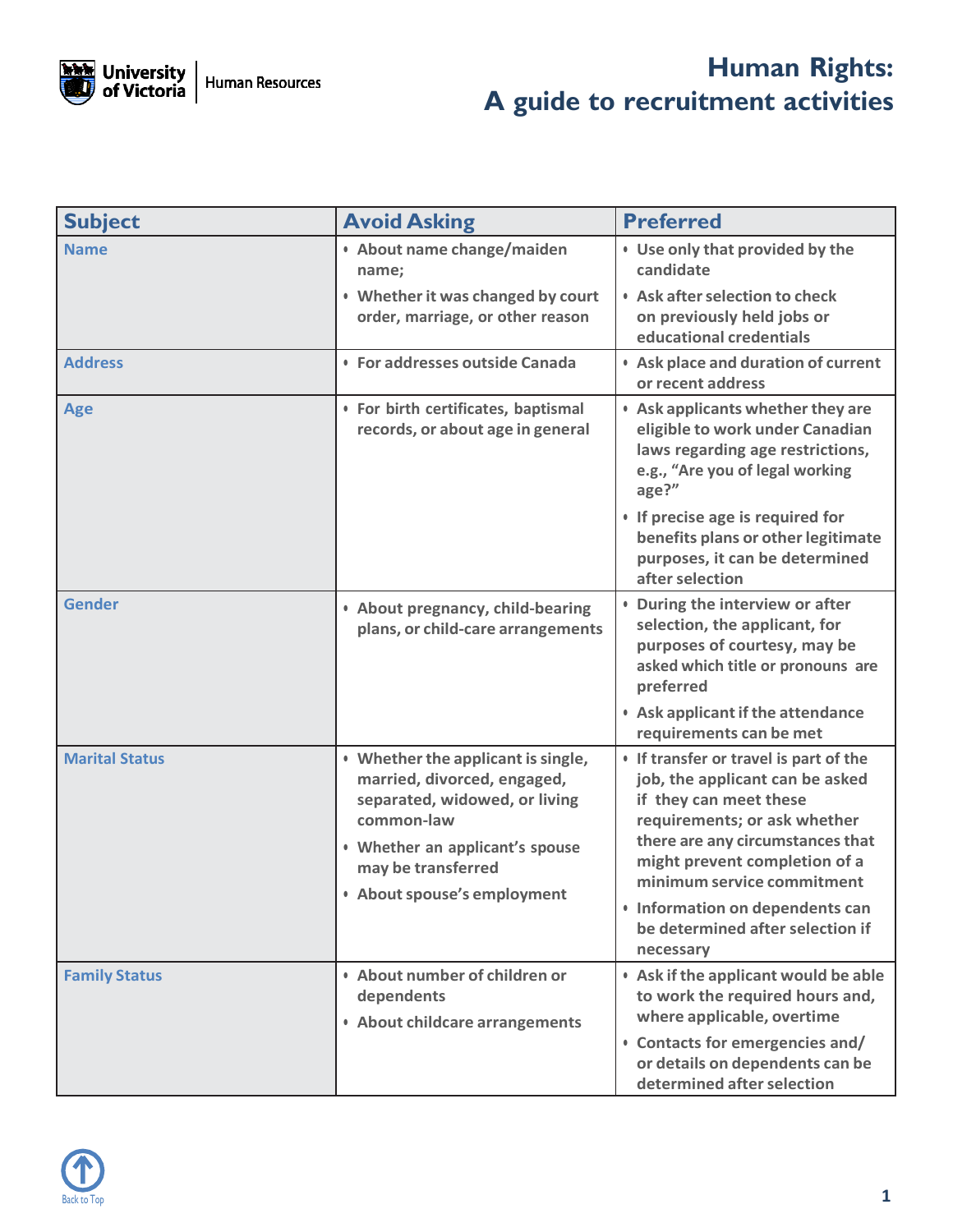| <b>National or Ethnic Origin</b> | <b>• About birthplace</b><br>• About nationality of ancestors,<br>spouse, or other relatives<br>• Whether born in Canada or for<br>proof of citizenship | • Since those who are entitled to<br>work in Canada must be citizens,<br>permanent residents, or holders<br>of valid work permits, applicants<br>can be asked if they are legally<br>entitled to work in Canada; e.g.,<br>"Are you legally able to work in<br>Canada?"<br>• Documentation of eligibility to<br>work (papers, permits, visas, etc.)<br>can be requested after selection |
|----------------------------------|---------------------------------------------------------------------------------------------------------------------------------------------------------|----------------------------------------------------------------------------------------------------------------------------------------------------------------------------------------------------------------------------------------------------------------------------------------------------------------------------------------------------------------------------------------|
| <b>Military Service</b>          | • About military service in other<br>countries                                                                                                          | • Inquire about Canadian military<br>service where employment<br>preference is given to veterans by<br>law                                                                                                                                                                                                                                                                             |
| <b>Language</b>                  | • About mother tongue or where<br>language skills obtained                                                                                              | • Ask if applicant understands,<br>reads, writes, or speaks languages<br>required for the job<br>• Testing or scoring applicants<br>for language proficiency is not                                                                                                                                                                                                                    |
| <b>Race or Colour</b>            | . Any inquiry into race or colour,<br>including colour of eyes, skin, or<br>hair                                                                        | permitted unless job-related                                                                                                                                                                                                                                                                                                                                                           |
| <b>Photographs</b>               | • For photo to be attached to<br>applications or sent to interviewer<br>before interview                                                                | • Photos for security passes or<br>company files can be taken after<br>selection                                                                                                                                                                                                                                                                                                       |
| <b>Religion</b>                  | • About religious affiliation, church<br>membership, frequency of church<br>attendance                                                                  | <b>Explain the required work shift,</b><br>asking if such a schedule poses<br>problems for the applicant                                                                                                                                                                                                                                                                               |
|                                  | • If applicant will work a specific<br>religious holiday<br>• For references from clergy or<br>religious leader                                         | • Reasonable accommodation of an<br>employee's religious beliefs is the<br>employer's duty                                                                                                                                                                                                                                                                                             |
| <b>Height and Weight</b>         |                                                                                                                                                         | . No inquiry unless there is<br>evidence they are genuine<br>occupational requirements                                                                                                                                                                                                                                                                                                 |
| <b>Medical Information</b>       | • If currently under physician's care<br>• Name of family doctor<br>• If receiving counselling or therapy                                               | • Medical exams should be<br>conducted after selection and<br>only if an employee's condition<br>is related to job duties In such<br>case, offers of employment can be<br>made conditional on successful<br>completion of a medical exam                                                                                                                                               |
| <b>Sexual Orientation</b>        | . Any inquiry about the applicant's<br>sexual orientation                                                                                               | • Contacts for emergencies and/<br>or details on dependents can be<br>determined after selection                                                                                                                                                                                                                                                                                       |